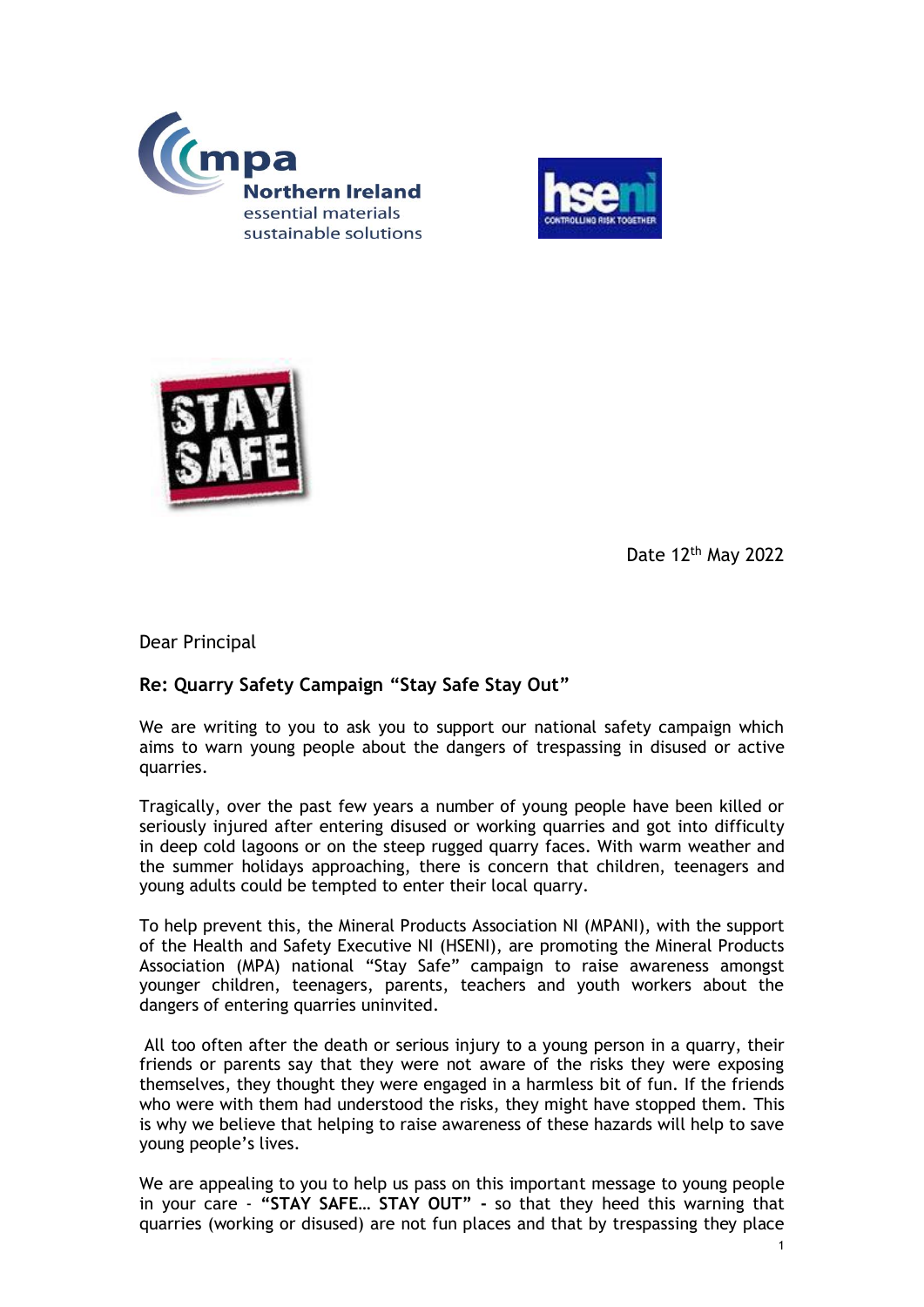both their own and their friends lives at risk. Fencing and warning signs are there to protect them, please do not ignore them.

The potential hazards that people expose themselves to are:

- Swimming in quarry lakes that can have very cold water even on a hot day in the middle of summer. Strong swimmers have drowned in quarries due to the unexpected impact that the extreme cold has had on their bodies.
- The water in quarry lakes can be very deep and shelving, exit from the water may only be possible in a few places, there may be pumps working or currents that can drag you under the water.
- There can be concealed underwater obstructions and other hazards that can seriously injure swimmers or individuals jumping into the water – tombstoning into quarry lakes is not safe.
- Tunnelling into piles of sand or playing on stockpiles exposes you to the risk of sudden collapses or movements that can easily bury you.
- Walking near the edge of quarry faces exposes you to the risk of serious falls as the edges can be unstable and collapse unexpectedly or sheer faces be obstructed by vegetation.
- Climbing or walking near rock faces can expose you to the risk of rock falls.
- Surfaces in quarries that may look solid, such as the surface of a silt pond, can suddenly break and act like quick sand sucking you down.
- Trail and quad biking in a quarry will expose riders to risks from unstable terrain, unexpected obstructions and being hit by moving plant.
- Young people on bikes or on foot may not be visible to operators of large machinery, they may not appreciate that the driver cannot see them.
- Quarries can often be located in remote sites where mobile reception is poor and there is no one on hand to help in the event of an accident

## **How you can help**

This issue is relevant for each school in the Northern Ireland - as there is always a quarry no more than 10 miles away.

Teachers and youth leaders are vital partners in the campaign to spread the message to young people that quarries are not places to play. Your support could help us save lives.

Resources are available online for Schools and Youth Groups to communicate this serious message and to discourage teenagers and children from trespassing in UK's quarries. Please view the Stay Safe videos, leaflets, posters and education materials. Go to Stay Safe (mineralproducts.org)